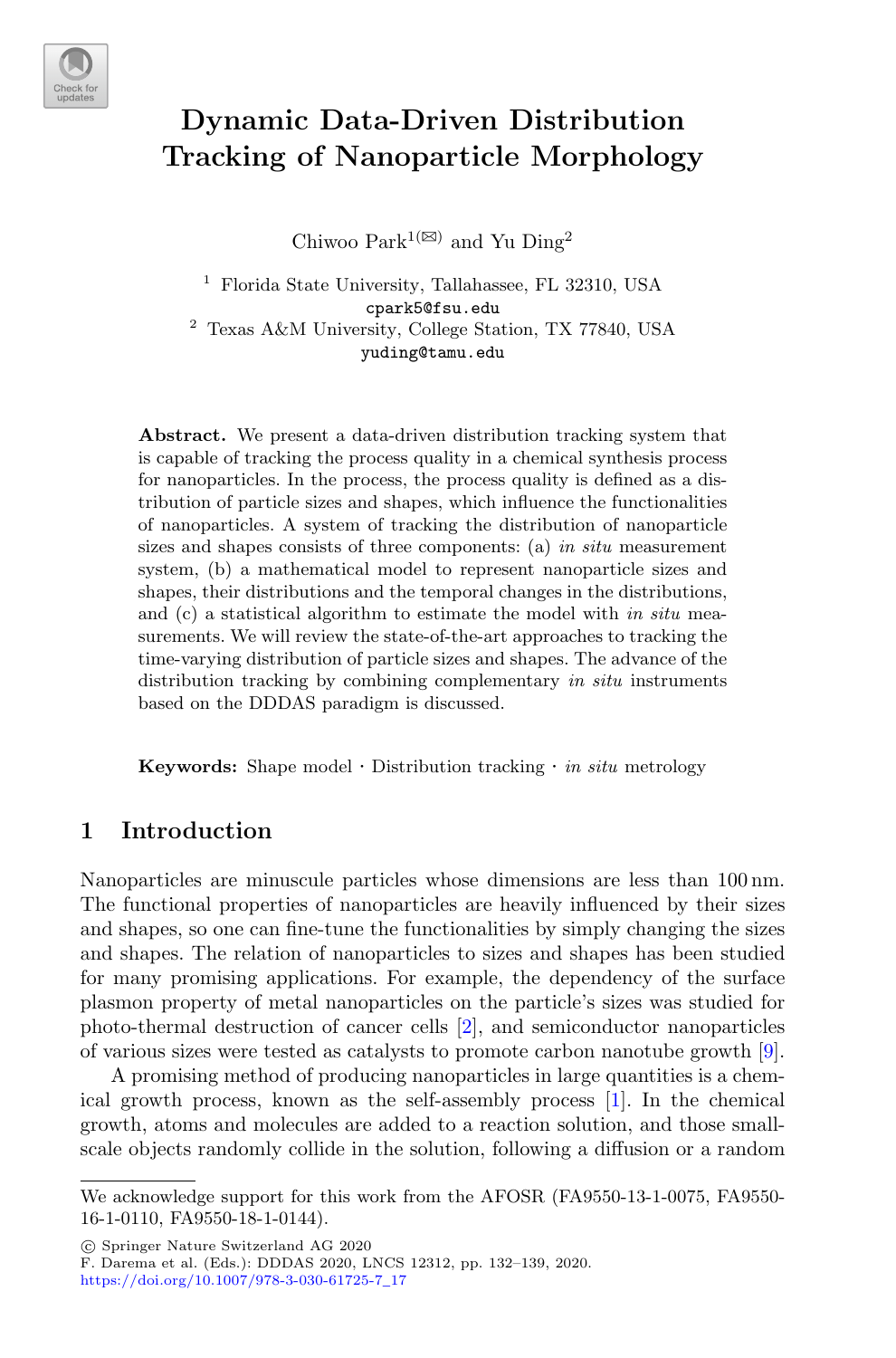Brownian motion. Some collisions could lead to merging or aggregations. The small-scale objects are aggregated to become larger nanoparticles through multiple stages of mergers. The growth process is influenced by many individualized and localized factors, including the movements of individual objects, local densities of small-scale objects, and the frequency and effectiveness of individual collisions. Because of all these, every single nanoparticle exhibits a unique growth, so that the final sizes and shapes of the nanoparticles resulting from a growth process are unlikely equal but are rather likely form a distribution of a wide span. Producing nanoparticles with a concentrated distribution in both size and shape has been long desired by materials scientists [8].

Producing nanoparticles with controlled sizes and shapes has been attempted experimentally [3], which is to repeat the cycles of trying different chemical recipes and then check particle outcomes by the means of imaging. However, a pure checking of the sizes and shapes of the final nanoparticles does not give any clue on why the outcomes are bad nor guide process improvement. We believe that tracking the sizes and shapes of nanoparticles in the transient period of a growth process provides a crucial clue on how the growth progresses. This paper introduces the problem of tracking the evolution of nanoparticle sizes and shapes, as represented in a time-varying dynamic distribution, and review the state-of-the-art approaches. The tracking problem discussed in this paper is different from the object tracking problem in computer vision  $[4,5,14]$ , which seeks the trajectories of individual objects and their characteristics instead of the distribution of the characteristics. Our review in Sect. 2 is only focused on the problem of tracking the distribution. The advance of the distribution tracking by combining complementary *in situ* instruments based on the dynamic data driven application system (DDDAS) paradigm is discussed in Sect. 3.

## **2 Distribution Tracking of Nanoparticles**

A system of tracking the time-varying distribution of nanoparticle sizes and shapes consists of three components: (a) *in situ* measurement system, (b) a mathematical model to represent nanoparticle sizes and shapes, their distributions and the temporal changes in the distributions, and (c) a statistical algorithm to estimate, in near real-time, the distribution models with *in situ* measurements. Section 2.1 introduces existing approaches on distribution tracking for both size and shape, and Sect. 2.2 reviews on distribution tracking for size only.

### **2.1 Shape Distribution Tracking**

**Measurement Instrument.** For tracking nanoparticle shapes in time, an *in situ* imaging of nanoparticles at a nanometer spatial resolution is necessary. There are many microscopic imaging techniques with nano-meter spatial resolutions such as electron microscopes. Most of them had not equipped with *in situ* imaging capability, mainly because wet material samples from chemical processes running in liquid phases cannot be placed on the high vacuum environment of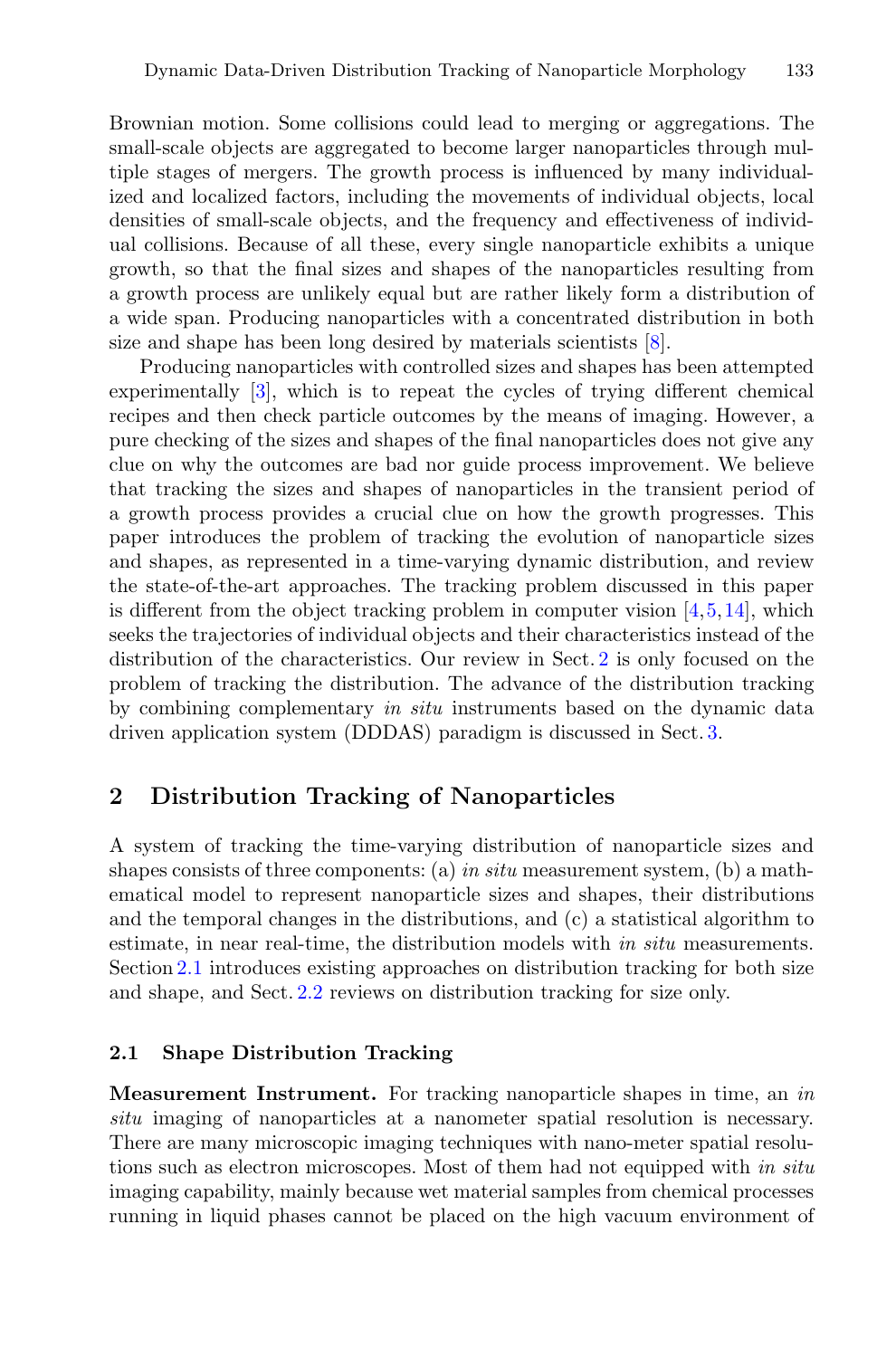a microscope sample chamber. In order to image those wet samples in the conventional microscopes, special sample holders should be attached for adding *in situ* capability. For examples, a liquid cell sample holder have a very thin layer of liquid samples sandwiched by two silicon or graphene windows [18], and the windows isolate wet samples from the vacuum environment.

As illustrated in Fig.  $1-(a)$ , a micro-tubing can be placed to connect in between a reaction chamber and the liquid cell, through which a reaction solution is continuously pumped into the liquid cell. Therefore, the liquid cell will be replenished continuously with reaction solutions taken at different times of a chemical nanoparticle growth process, and taking microscope images of the samples in the liquid cell with an imaging interval would generate a sequence of images containing nanoparticles taken at different stages of the growth process.

**Shape Model.** Each of the images generated by an *in situ* microscope are analyzed to extract the outlines of nanoparticles in the images, using the stateof-the-art image segmentation approaches [10,12,16,19]. Each of the outlines does not only the size and shape information of the corresponding nanoparticle but also includes the pose of the nanoparticle, where the 'pose' implies the orientation and location of the nanoparticle in the image. The size and shape information can be achieved by discarding the pose information from the outline.

There are quite a few existing works in the shape modeling for nanoparticles. Here we introduce one modern approach. Park [11] represented the outline as a closed curve. A closed curve in  $\mathbb{R}^2$  has the circular topology  $\mathbb{S}^1$ . Therefore, a closed curve can be represented by a parametric curve  $\phi : \mathbb{S}^1 \mapsto \mathbb{R}^2$ , where the parameter  $\theta \in \mathbb{S}^1$  indicates a point on the closed curve, and  $\phi(\theta) \in \mathbb{R}^2$  represents the coordinate of the point. To discard the location information from the curve, the closed curve is converted to the centroid distance function,  $r : \mathbb{S}^1 \mapsto \mathbb{R}^+,$ 

$$
r(\theta) = ||\phi(\theta) - \mathbf{c}_{\phi}||,
$$



(a) dynamic electron microscope

(b) sequence of dynamic electron microscope images

**Fig. 1.** *In situ* electron microscope for measuring nanoparticle sizes and shapes at different stages of a nanoparticle growth process. Panel (a) shows a flow-through system attached on a conventional electron microscope that enables a realtime imaging, and panel (b) shows exemplary images from the system.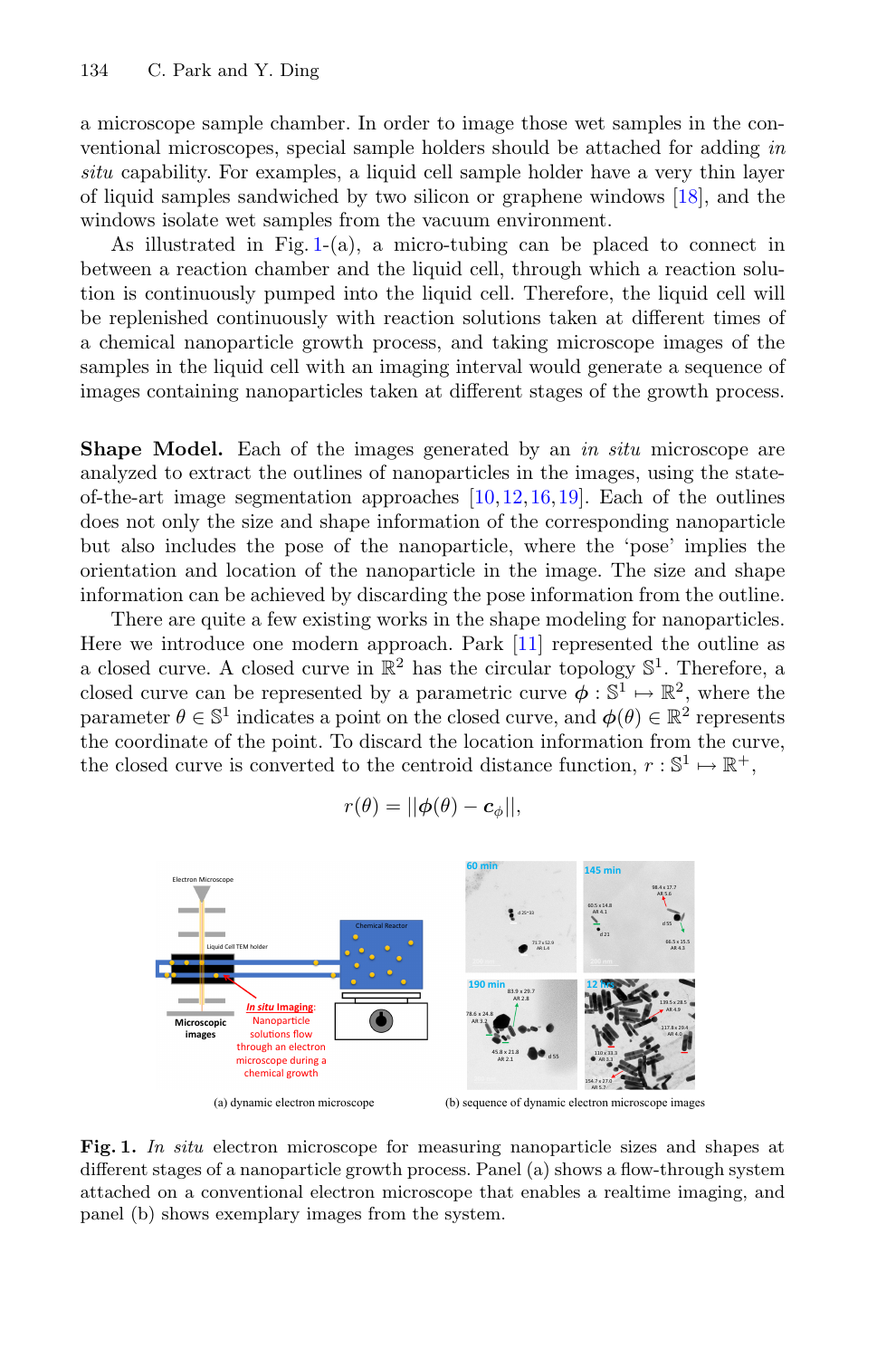where  $|| \cdot ||$  is the L2-norm, and  $c_{\phi} = \frac{1}{2\pi} \int_{\mathbb{S}^1} \phi(\theta) d\theta$  represent the centroid of the closed curve. Let  $R$  represent a collection of all such centroid distance functions. The centroid distance function  $r \in \mathcal{R}$  still contains the orientation of the corresponding closed curve. Let  $\gamma : \mathbb{S}^1 \mapsto \mathbb{S}^1$  denote a diffeomorphism from  $\mathbb{S}^1$ to  $\mathbb{S}^1$  with a constant first derivative, and let  $\Gamma$  denote the space of all such diffeomorphisms. An  $\gamma \in \Gamma$  defines a group action on  $r \in \mathcal{R}$  in that  $r \circ \gamma$  belongs to R. In fact, the group action rotates the centroid distance function  $r \in \mathcal{R}$ . Therefore, the shape of a centroid distance function of  $r \in \mathcal{R}$  can be represented as all rotational variants of  $r$ ,

$$
[r] = \{r \circ \gamma; \gamma \in \Gamma\},\tag{1}
$$

and the space of shapes can be defined as the quotient space,  $\mathcal{R}/\Gamma$ . The rotationally invariant distance of two shapes  $[r_1]$  and  $[r_2]$  in  $\mathcal{R}/\Gamma$  is defined as

$$
d_{\mathcal{R}/\varGamma}([r_1],[r_2]) = \min_{\gamma \in \varGamma} |(r_1 \circ \gamma) - r_2|,
$$

where  $|\cdot|$  is the L2-norm in R. A centroid distance function r can be rotationally aligned to a reference centroid distance function  $r_* \in \mathcal{R}$  by the partial Procrustes alignment with the distance  $d_{\mathcal{R}/\Gamma}$ , and the aligned r is achieved as  $\tilde{r} = r \circ \tilde{\gamma}$ , where  $\tilde{\gamma} = \arg \min_{\gamma \in \Gamma} ||(r_i \circ \gamma) - r_*||$ , and  $\tilde{r}$  is used as the shape representation.

The shape of a nanoparticle is represented as a rotation aligned centroid distance function  $\tilde{r}(\theta)$ , and the shape evolution during a chemical growth process can be represented as a time series  $\tilde{r}(\theta, t)$ , which represents the shape observed at time t. Park [11] used the spline representation of the time series,

$$
\tilde{r}(\theta, t) = \sum_{m=1}^{M} \sum_{n=1}^{N} \alpha_{m,n} a_m(t) b_n(\theta), t \ge 0
$$
 and  $\theta \in [0, 2\pi)$ ,

where  $a_m(t)$ 's and  $b_n(\theta)$ 's are uniform B-spline basis functions with corresponding random coefficients  $\alpha_{m,n}$ , and M and N are tuning parameters controlling the number of the spline basis functions used. The vectorial representation of the model is

$$
\tilde{r}(\theta, t) = (\boldsymbol{b}_{\theta}^T \otimes \boldsymbol{a}_t^T) \boldsymbol{\alpha},
$$

where  $\boldsymbol{\alpha} = (\alpha_{1,1}, \ldots, \alpha_{M,1}, \ldots, \alpha_{1,N}, \ldots, \alpha_{M,N})^T$ ,  $\boldsymbol{a}_t = (a_1(t), \ldots, a_M(t))^T$ , and  $\boldsymbol{b}_{\theta} = (b_1(\theta), \ldots, b_N(\theta))^T$ . Park [11] pointed out that nanoparticles grow in size, so  $\tilde{r}(\theta, t)$  should monotonically increase in time t. Let Q represent the set of all *α* values to ensure the monotonicity given the fixed basis matrix  $(b_\theta^T \otimes a_t^T)$ . The unknown coefficient vector  $\alpha \in \mathcal{Q}$  defines the temporal evolution of a nanoparticle. The variation in the temporal evolution among multiple nanoparticles from the same growth process can be modeled by posing a probability distribution on  $\alpha$ . The truncated multivariate normal distribution can be defined,

$$
\boldsymbol{\alpha} \sim \mathcal{N}_{\mathcal{Q}}(\boldsymbol{\mu}, \boldsymbol{\Sigma}),
$$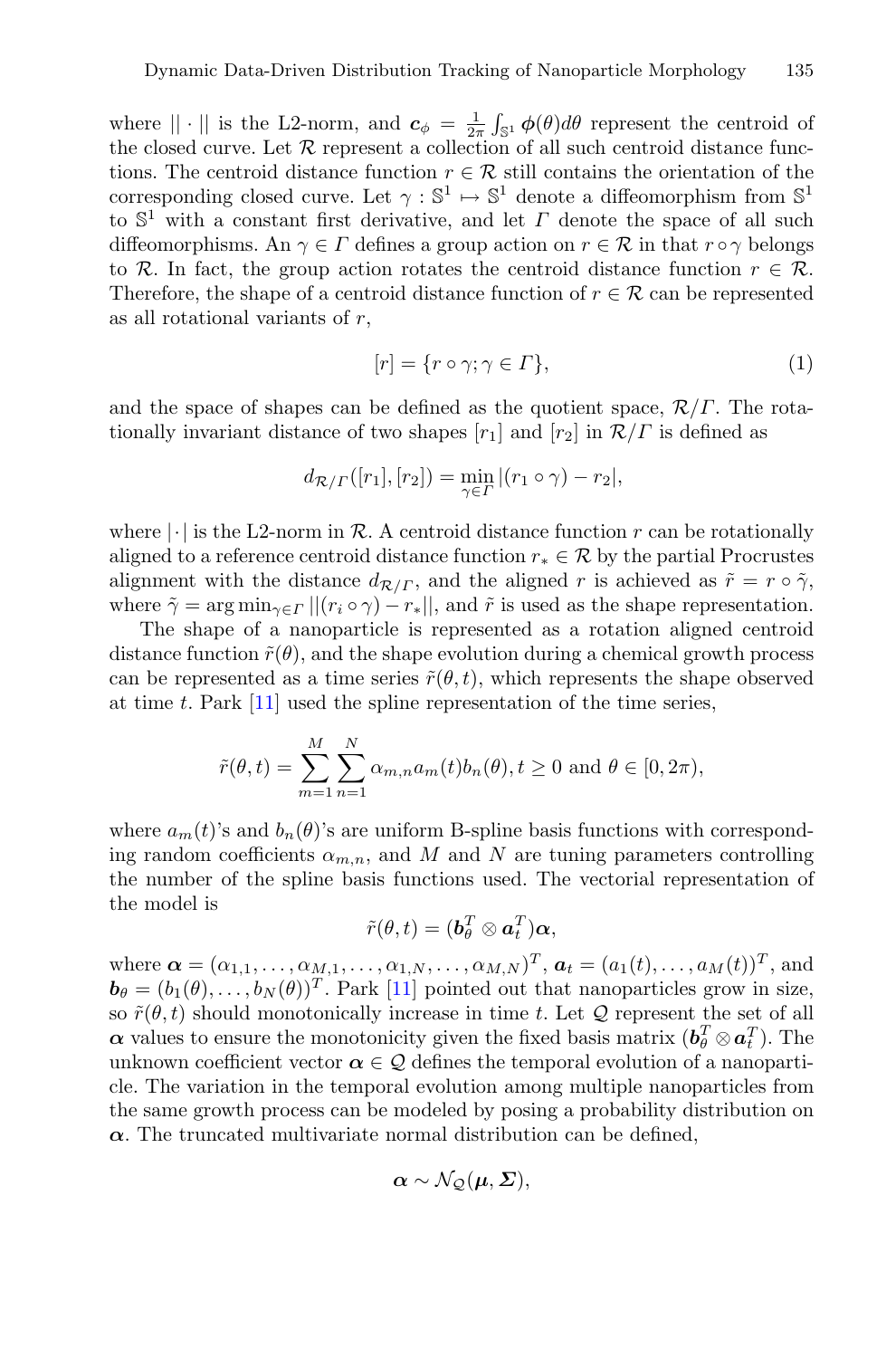where Q is a support of  $\alpha$ ,  $\mu$  is the mean, and  $\Sigma$  is the covariance. More generally, one can use a nonparametric distribution such as a mixture,

$$
\boldsymbol{\alpha} \sim \sum_{k=1}^K \beta_k \mathcal{N}_{\mathcal{Q}}(\boldsymbol{\mu}_k, \boldsymbol{\Sigma}_k),
$$

where  $\beta_k \geq 0$  is the mixture weight satisfying  $\sum_{k=1}^K \beta_k = 1$ . From the probability model, the probability distribution of  $\tilde{r}(\theta, t)$  can be induced as

$$
\tilde{r}(\theta, t) \sim \sum_{k=1}^{K} \beta_k \mathcal{N}_{\mathcal{Q}}((\boldsymbol{b}_{\theta}^T \otimes \boldsymbol{a}_t^T) \boldsymbol{\mu}_k, (\boldsymbol{b}_{\theta}^T \otimes \boldsymbol{a}_t^T) \boldsymbol{\Sigma}_k(\boldsymbol{b}_{\theta} \otimes \boldsymbol{a}_t)).
$$
\n(2)

For a fixed time  $t$ , it represents a probability distribution of nanoparticle sizes and shapes at time  $t$ . With the time  $t$  varying, it represents the temporal evolution of the probability distribution.

**Statistical Algorithm.** Suppose that there are  $N_t$  nanoparticles observed from the microscope image taken at time  $t = 1, \ldots, T$ . Let  $\tilde{r}_{jt}(\theta)$  represent the rotationally aligned centroid distance function for the outline of the jth nanoparticle observed at time t. All the observations are  $\mathcal{D} = \{ \tilde{r}_{it}(\theta); j = 1, \ldots, N_t, t =$  $1, \ldots, T$ . Given the data, we want to estimate the distribution parameters  $\{(\beta_k, \mu_k, \Sigma_k); k = 1, ..., K\}$  of the mixture model (2). The expectation maximization algorithm would be a natural choice for the mixture model, if  $K$  is known. If  $K$  is unknown, a possible solution would be to use a model selection criterion such AIC and BIC to choose  $K$ , or a fully Bayesian approach can be taken to consider  $K$  as an unknown random variable. Park presented the exact Gibbs sampler for the posterior estimation of  $K$  along with the distribution parameters. For more details, please refer to the original paper [11].

#### **2.2 Size Distribution Tracking**

**Measurement Instrument.** When it comes to particle size, scattering techniques are more convenient and practical than microscope techniques. The scattering light techniques come with simpler sample preparation and data analysis steps than microscopic imaging. In addition, scattering machines can be loaded with a much larger volume of nanoparticle solution per each measurement than microscope techniques. Accordingly, the size distribution attained using the scattering techniques can base on a larger sample, so as to better represent the size distribution of the whole reaction solution.

One of the most commonly used scattering techniques for particle sizing is the dynamic light scattering. A sample solution is loaded into a dynamic light scattering machine, and a beam of lights is shot on the sample solution. The light beam is scattered by nanoparticles in the sample solution, and the intensities of the scattered light change in time due to the Brownian motion of nanoparticles in the solution. The autocorrelation of the temporal changes in the intensities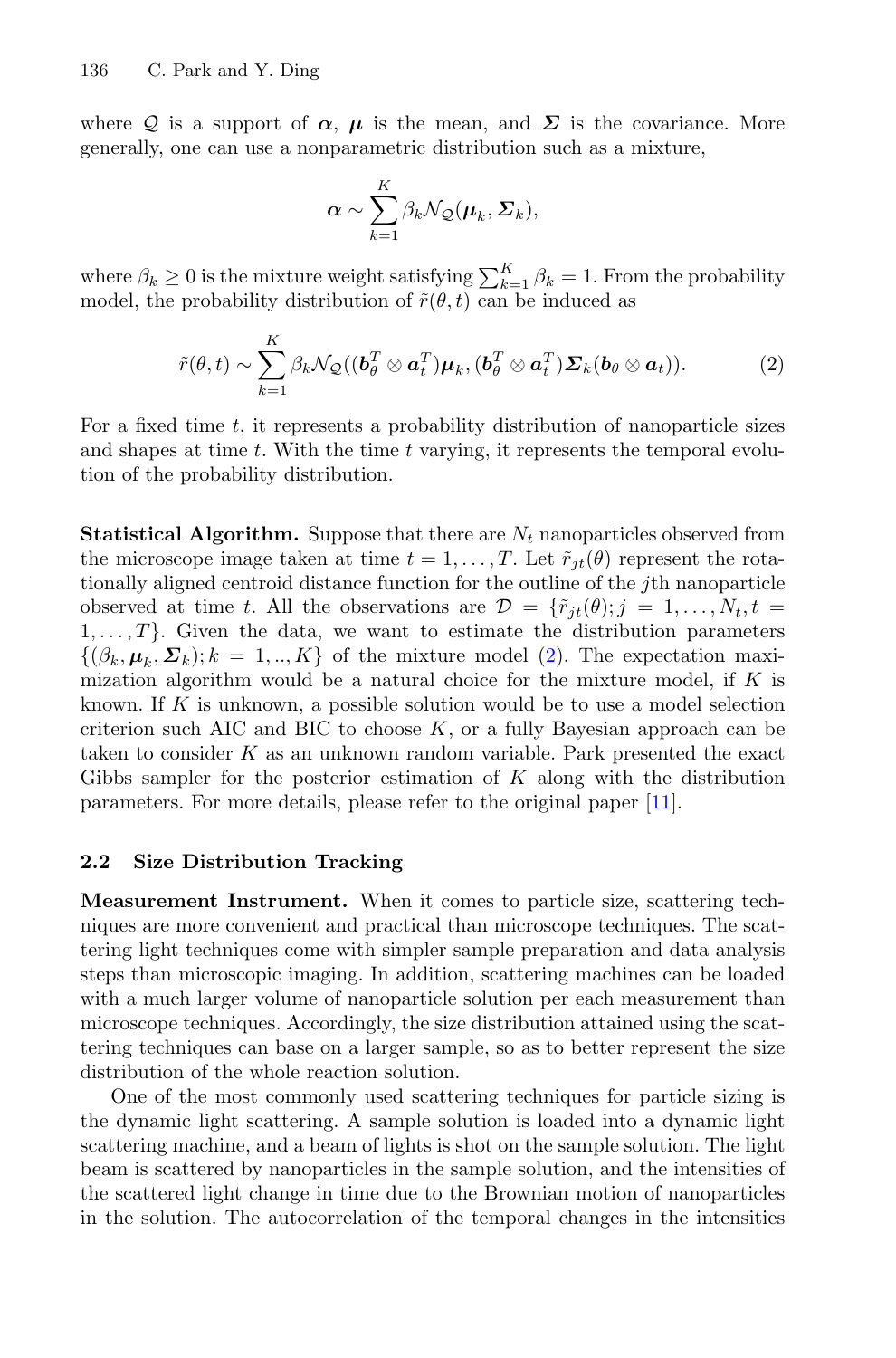is related to the sizes of the nanoparticles in the solution. The autocorrelation function can be analyzed to reveal the distribution of particle sizes in the form of a histogram. For more details, please refer to a relevant work [7].

**Size Model.** Let  $x \in \mathbb{R}^+$  represents the size of a nanoparticle, and let  $p_t(x)$ denote the probability density of the size at time t of a nanoparticle growth process. A simple and practical model for  $p_t(x)$  may be a log-normal distribution,

$$
p_t(x) = \frac{1}{\sqrt{2\pi\sigma_t^2}x} \exp\left\{-\frac{(\log x - \mu_t)^2}{2\sigma_t^2}\right\},\,
$$

where  $\mu_t \geq 0$  and  $\sigma_t^2 \geq 0$  are the mean and variance of log x. It has been popularly used for representing particle size distributions [6]. The simple parametric model is not good enough when  $p_t(x)$  has multi-modalities, i.e., the density function has multiple local maxima. In that case, a non-parametric distribution such as a histogram can be used. Qian et al. [15] modeled the penalized B-spline model to represent the log probability density,  $\log p_t(x) = \sum_{j=1}^n \alpha_{jt} B_j(x_i)$ , where  $B_j(x)$ is the jth B-spline basis function, and  $\alpha_{jt}$  is the corresponding B-spline coefficient. The corresponding density of the size distribution is

$$
p_t(x) = q_t \exp\left\{\sum_{j=1}^n \alpha_{jt} B_j(x_i)\right\},\tag{3}
$$

where  $q_t > 0$  is a normalizing constant. The unknown coefficient vector,  $\alpha_t =$  $(\alpha_{1t},\ldots,\alpha_{nt})^T$ , parameterizes the particle size distribution at time t, and the temporal change in  $\alpha_t$  characterizes the temporal evolution of the particle size distribution. The coefficient vectors can be spatially and temporally correlated. The consideration of the spatial and temporal correlation will be considered by means of incorporating the regularization terms in the statistical algorithms that will be discussed in the next section.

**Statistical Algorithm.** Suppose that nanoparticles undergoes a nanoparticle growth process, which makes the particle size change following the model (3), and dynamic light scattering measurements are achieved for the samples of nanoparticles taken from the process at time  $t = 1, \ldots, T$ . The measurement taken at time  $t$  can be analyzed by the existing scattering data analysis algorithm [7], and the outcome of the algorithm is a histogram of particle sizes at time t,

$$
\boldsymbol{Y}_t = (Y_{1t}, Y_{2t}, \dots, Y_{mt}),
$$

where  $Y_{it}$  represents the number of nanoparticles whose sizes range in the *i*th histogram bin,  $[x_i - \delta, x_i + \delta]$ . Each of the bin counts is naturally modeled as a Poisson random variable,  $Y_{it} \sim Poisson(\lambda_{it})$ , where the Poisson intensity  $\lambda_{it} = p_t(x_i)$  is proportional to the sampling density  $p_t$ . The log likelihood is

$$
L(\alpha_t) = \sum_{i=1}^{m} Y_{it} p_t(x_i) - \sum_{i=1}^{m} \exp(p_t(x_i)).
$$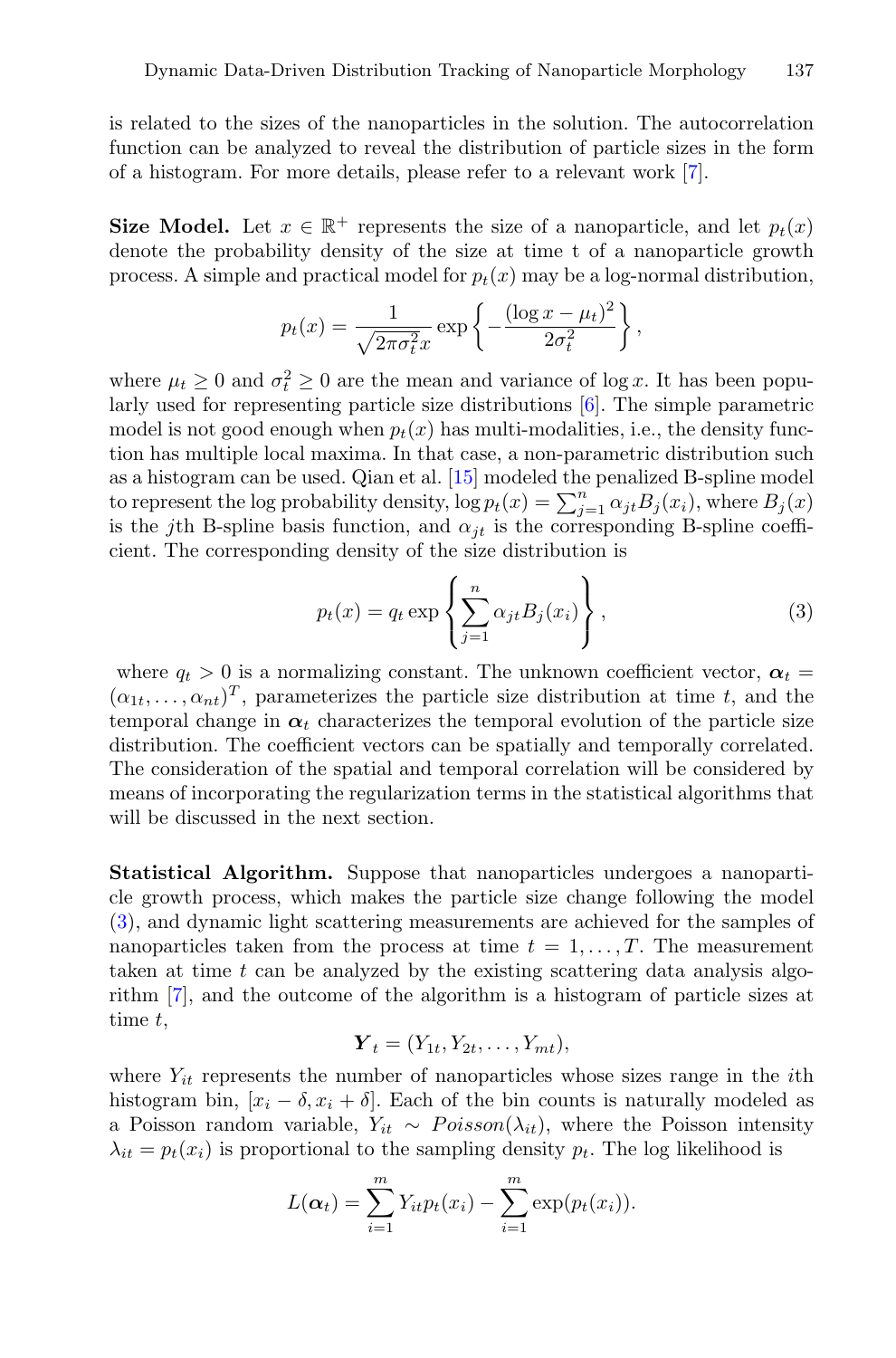Qian et al. [15] proposed to estimate all distribution parameters  $\{\boldsymbol{\alpha}_t; t = 1, ..., T\}$ jointly by maximizing the penalized log likelihood,

$$
L(\{\alpha_t; t = 1, ..., T\}) = \sum_{t=1}^{T} L(\alpha_t) + \lambda \mathcal{P}(\{\alpha_t; t = 1, ..., T\}),
$$
 (4)

where  $\mathcal{P}(\{\alpha_t; t = 1, ..., T\}) = \sum_{t=1}^T \sum_{j=1}^n \eta(\alpha_{jt} - \alpha_{j(t+1)})^2 + (1 - \eta)(\alpha_{jt} (\alpha_{(i+1)t})^2$  is the smoothness penalty to ensure that the coefficient values do not have sudden jumps, and  $\lambda$  is a positive constant to determine the degree of the smoothness penalty. Qian et al. [15] proposed the alternating directional multiplier method (ADMM) algorithm to optimize the penalized likelihood function.

The penalized likelihood maximization is solved when the scattering measurements from time  $t = 1$  to T are available. Therefore, the distribution is estimated after the whole growth process is completed. Qian et al. [17] proposed an online estimation algorithm to estimate  $\alpha_t$  incrementally as soon as the measurements up to time  $t$  are available instead of waiting until all the measurements are collected. Qian et al. [17] used an autoregressive model to model the time-varying coefficient vector,  $\alpha_t = \alpha_{t-1} + \epsilon_t$ , where  $\epsilon_t \sim \mathcal{N}(\mathbf{0}, \sigma_t^2 \mathbf{I})$ . With the autoregressive model, we would have a hidden Markov model linking  $\{\boldsymbol{\alpha}_t; t = 1, \ldots, T\}$ with the Poisson observation model  $(4)$ . The online estimation algorithm of the Kalman filter type can be used to estimate the hidden Markov model [17].

## **3 Conclusion**

This paper discusses the problem of tracking the time-varying distribution of particle sizes and shapes at different stages of a chemical growth process of nanoparticles. If the distribution can be tracked in realtime, it can be exploited for monitoring the growth process, a prerequisite leading to potential control of nanoparticle growth that produces nanoparticles with desirable sizes and shapes. The major challenges in achieving this goal are whether one can take the size and shape measurements in realtime during a growth process, how one effectively models the distributions of sizes and shapes, and how the mathematical model can be estimated as fast as the realtime measurements arrive. We review the recent developments addressing the three challenges. When only the particle sizes are concerned, quick scattering measurements followed by an online density estimation algorithm [17] can carry out a near real-time tracking of particle size distributions. When both shapes and sizes are concerned, realtime online distribution tracking is not yet available. Addressing this latter problem appears much more challenging, due to the high complexities in dealing with shapes. This challenge can be alleviated by a dynamic data-driven application systems (DDDAS) approach making use of multiple measurement instruments of complementary spatio-temporal resolutions. With multi-resolution instruments, one can primarily track the size distribution in realtime using a temporally fast instrument (e.g., the scattering light techniques), while triggering the estimate of shape distribution only when it is necessary [13].